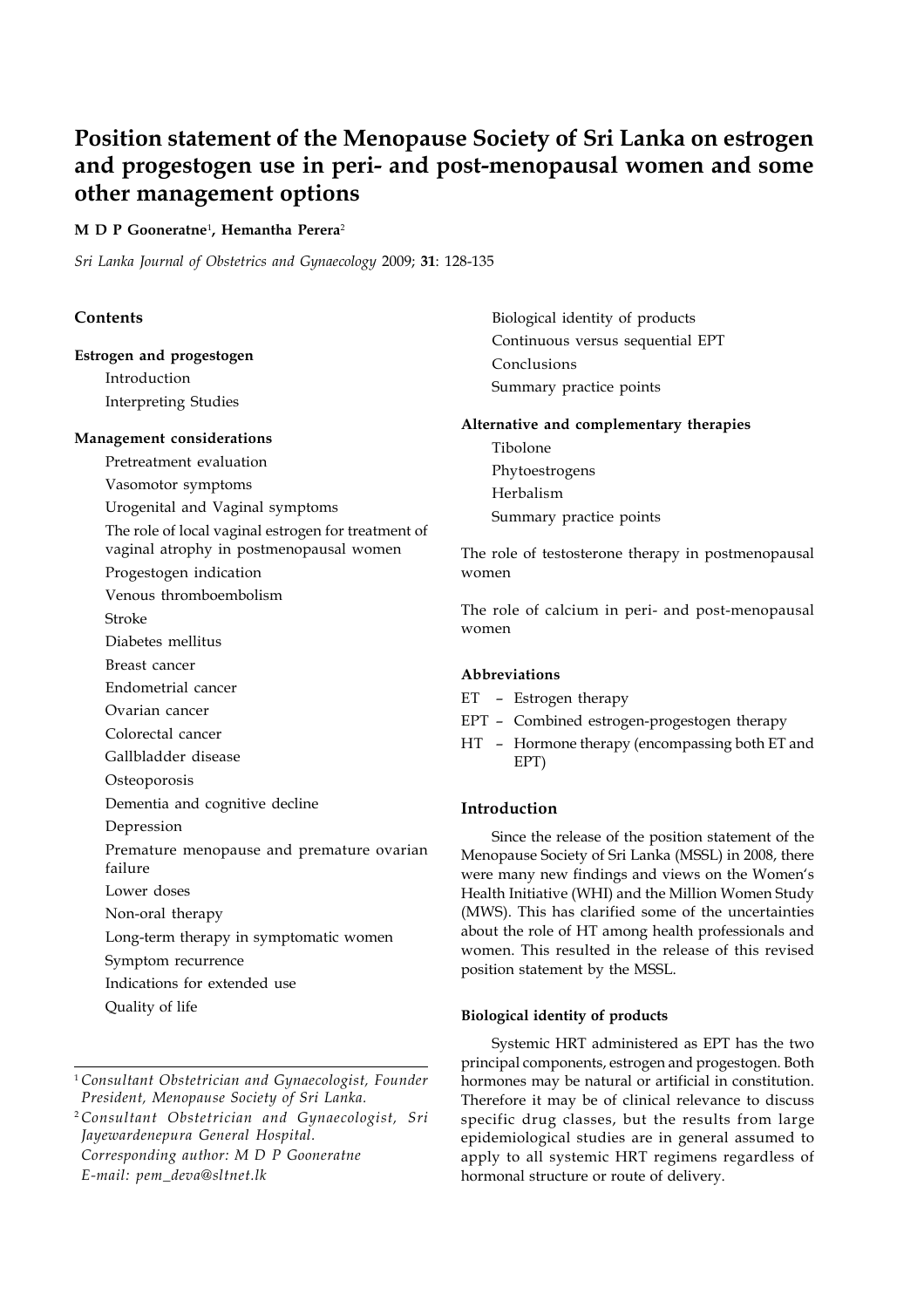The principal difference between oral and nonoral (transdermal, subcutaneous, nasal) route of administration is the first-pass metabolism in the gut and liver changing markedly the pharmacokinetics of the hormonal compound.

As estrogen, natural estradiol valerate or micronized  $17-\beta$  estradiol is often used in Europe whereas the conjugated equine estrogen (CEE) derived from pregnant mare´s urine is the preferred product in the US.

After oral intake the equipotent dose of  $2 \text{ mg } 17-\beta$ estradiol corresponds to approximately 0.625mg of conjugated estrogens and to 50 μg delivered by patches or 1.5 mg given as percutaneous gel.

Progesterone is not available from any natural source without extraction and synthesis. In contrast to progesterone, the progestogens used in HRT are all rapidly absorbed after oral intake. The most common products are those based on the C19 steroid testosterone (i.e norethisterone, levonorgestrel), the 17 hydroxyprogesterone derivatives (i.e. medroxyprogesterone acetate (MPA), megestrol acetate), 19 norprogesterone derivatives (i.e. nomegestrol, promegestone, trimegestone) or the retroprogesterone, dydrogesterone. Drosperinone which is a derivative of spironolactone, has the added advantage of preventing weight gain and possible beneficial effects on hypertension.

It is not possible to extrapolate conclusions from the study of one compound, dose, and route of administration directly to another. However, in the absence of clinical trial data for each estrogen and progestogen, the clinical trial results for one agent may be generalized to all agents within the same family.

#### **Continuous versus sequential EPT**

The recent RCTs were conducted with continuous combined regimens. Cohort and case-control studies do not allow conclusions in favour of any regimen with regard to the breast. Concerning the cardiovascular risk, no information is available for this comparison, and there are no additional data from other RCTs comparing other relevant clinical endpoints during systemic sequential versus continuous combined EPT.

#### **Indication for progestogens**

Unopposed ET in women with an intact uterus significantly increases the risk of endometrial cancer. The primary menopause-related indication for progestogen use is endometrial protection from unopposed ET.

Postmenopausal women without a uterus should

generally not be prescribed a progestogen with systemic estrogen. Progestogen is generally not indicated when low-dose estrogen is administered locally for vaginal atrophy.

#### **Women's Health Initiative (WHI)**

WHI was a combination of several randomized controlled trials, designed in the early 1990s to examine various strategies for the primary prevention and control of some of the most common causes of morbidity and mortality among healthy post-menopausal women aged 50-79 (mean age 63).

**Hormone Therapy Trials (HT)**: This component examined the effects of combined hormones or estrogen alone on the prevention of coronary heart disease and osteoporotic fractures, and associated risk for breast cancer. Women participating in this component took hormone pills or a placebo (inactive pill) until the Estrogen plus Progestin and Estrogen Alone trials were halted early in July 2002 and March 2004, respectively.

**The Women's Health Initiative Memory Study (WHIMS)** is an ancillary study to the Women's Health Initiative (WHI). WHIMS was designed to determine the effects of Hormone Therapy (HT) on the development and progression of dementia symptoms in postmenopausal women. This trial too was stopped following the premature termination of the hormone trials.

**Million Women Study (MWS):** MWS was an observational study of more than one million women in the UK, aged 50 and over. The study looked mainly at how hormone replacement therapy affects a woman's breasts and other aspects of her health. Between 1996 and 2000, women aged between 50-64 (mean age 57) attending breast screening at 66 participating NHS Breast Screening Centres in the UK received a study questionnaire.

#### **Interpreting studies**

It is essential to assess studies critically and not to generically extrapolate the results of a single study or trial to all menopausal women. Points to consider include:

- 1. The appropriateness of the dose/regimen for the age group studied
- 2. The preparation and route of administration of therapy since these may have different metabolic effects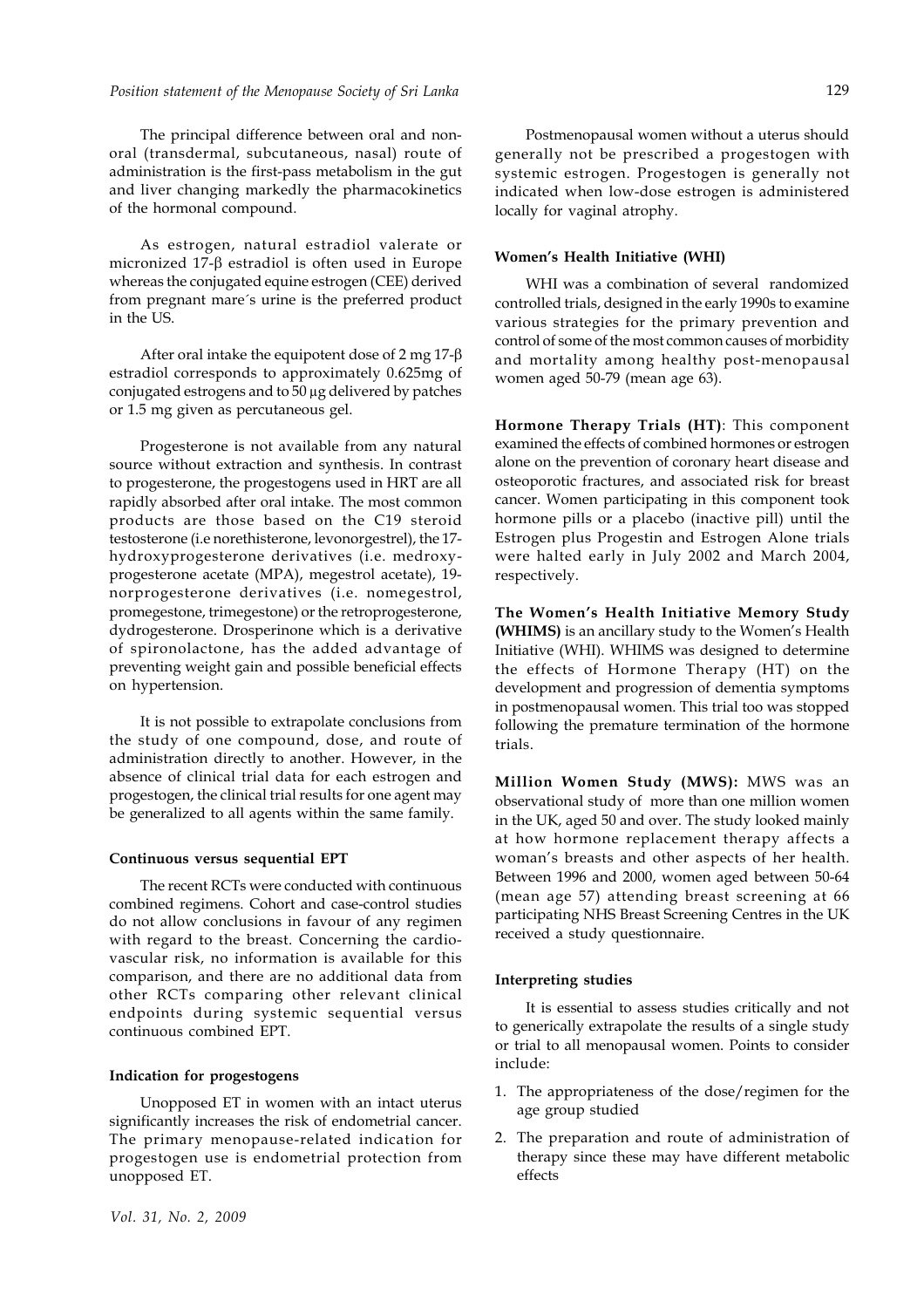- 3. The age and health profile of the population studied
- 4. The relevance of the design and duration of the study, drop out rates and unblinding to the end point examined.

A significant contributor to the outcome from the use of hormones during peri- and postmenopause is the time of initiation of HT use in relation to menopause (final menstrual period). There is a real difference between initiation of HT for symptom relief during perimenopause and initiation of systemic HT use 5, 10, or more years beyond menopause for nonsymptom-related indications.

Evidence-based medicine implies that recommendations should be limited to the women for whom the studies are relevant. Although this goal is ideal in principle, it is impossible in practice, given that there will never be adequate RCTs covering all populations, eventualities, drugs, and regimens.

Many large randomized controlled trials (RCTs) and observational studies of postmenopausal women using HT have been published in recent years. No trial is perfect and no single trial should be used to make public health recommendations.

# **Pretreatment evaluation**

Before considering any therapeutic regimen, including ET/EPT, all women should have a complete health evaluation, including a comprehensive history and physical examination. Mammography should be performed according to national guidelines and age, but preferably within the previous 12 months before initiation of therapy. Other specific examinations, such as bone densitometry, should be considered on a caseby-case basis.

#### **Vasomotor symptoms**

Treatment of moderate to severe vasomotor symptoms (i.e., hot flushes and night sweats) remains the primary indication for systemic ET and EPT.

# **Treatment of urogenital symptoms in postmenopausal women**

Features of estrogen deficiency in the urogenital systems include vulvar and vaginal atrophy, vaginal dryness, dyspareunia, atrophic vaginitis, soreness, recurrent vaginitis, cystitis from colonic germs, post coital cystitis, nocturia, urinary frequency and urgency. When HT is considered solely for this indication, local (not systemic) vaginal ET is generally recommended.

Randomized controlled trials, albeit limited, have shown that low-dose, local vaginal estrogen delivery is effective and well tolerated for treating vaginal atrophy.

The choice of therapy should be guided by clinical experience and patient preference.

Progestogen is generally not indicated when lowdose estrogen is administered locally for vaginal atrophy.

Data are insufficient to recommend annual endometrial surveillance in asymptomatic women using vaginal ET.

Vaginal ET should be continued for women as long as distressful symptoms remain.

For women treated for nonhormone-dependent cancer, management of vaginal atrophy is similar to that for women without a cancer history. For women with a history of hormone-dependent cancer, management recommendations are dependent upon each woman`s preference in consultation with her oncologist.

#### **Coronary heart disease**

The majority of observational and preclinical studies support the potential benefits of systemic ET/ EPT in reducing coronary heart disease (CHD) risk though some recent RCTs have not.

When analyzed by age and time since menopause at initiation of HT, RCTs are in general agreement with observational studies indicating that HT may reduce CHD risk when initiated in younger and more recently postmenopausal women.

Analysis of the time trend in the EPT arm of the WHI showed a significant interaction between CHD risk and time since initiation of EPT, with an increased risk in the first year after initiation and decreased risk of CHD events in later years of EPT use.

Pending additional data, the use of ET/EPT is not recommended as a single or primary indication for coronary protection in women of any age.

It is important to note that the women enrolled in WHI and HERS initiated EPT more than a decade after menopause on average, and the majority of events that produced this pattern occurred in older women.

## **Osteoporosis**

There is RCT evidence that HT reduces postmenopausal osteoporotic fractures, including hip fractures, even in women without osteoporosis.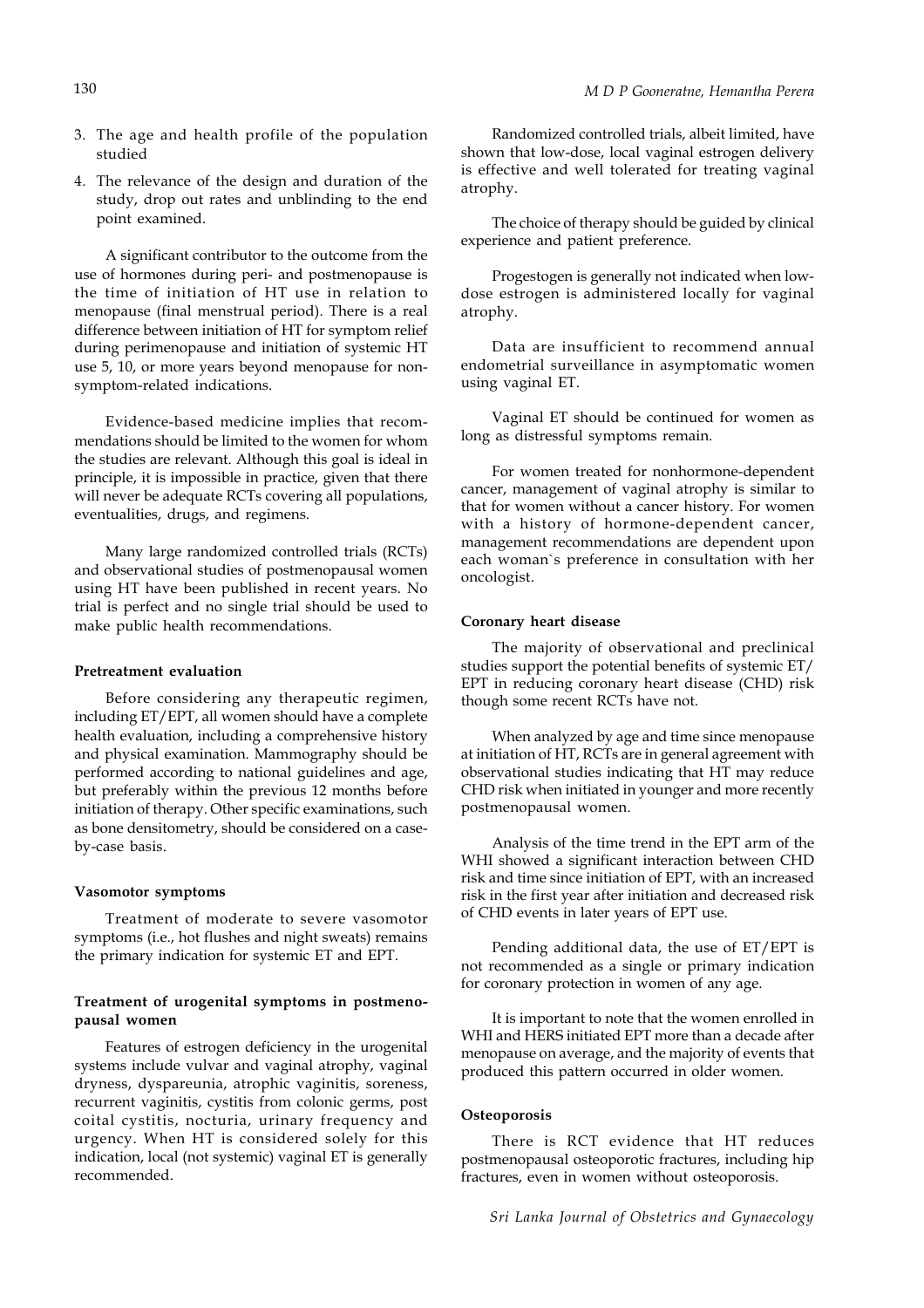Extended use of HT is an option in younger women at risk such as premature menopause, when alternate therapies are not appropriate or cause side effects, or when the benefit risk ratio of the extended use of alternate therapies is unknown.

#### **Venous thromboembolism**

Observational studies and RCTs have found a significant increase in the risk of venous thromboembolism (VTE) in postmenopausal women using systemic ET/EPT.

Lower doses of oral estrogens may be safer than higher doses. Growing evidence suggests that women with a prior history of VTE or women who possess factor V Leiden are at increased risk for VTE with HT use. There are limited observational data suggesting lower risks of VTE with transdermal than with oral ET, but there are no RCT data on this subject.

## **Stroke**

Both ET and EPT appear to increase the risk of ischemic stroke in postmenopausal women, but RCT data have not been fully consistent in this regard. The WHI EPT and ET arms demonstrated an increased risk, whereas some other large trials have not.

Women with prevalent cardiovascular disease (CVD) have a high baseline risk of stroke. No HT regimen should be used for the primary or secondary prevention of stroke, and HT should be particularly avoided for women who have an elevated baseline risk of stroke.

# **Breast cancer**

Breast cancer risk increases with EPT use beyond 5 years. In absolute terms, this increased risk was rare in the WHI, being 4 to 6 additional invasive cancers per 10,000 women per year who used EPT for 5 or more years.

Women in the ET arm of the WHI demonstrated no increase in risk of breast cancer after an average of 7.1 years of use, with 8 fewer cases of invasive breast cancer per 10,000 women per year of ET use.

Irrespective of the type of HT prescribed, breast cancer risk falls after cessation of use, risk being no greater than that in women who have never been exposed to HT after 5 years.

# **Endometrial cancer**

Unopposed oestrogen replacement therapy

*Vol. 31, No. 2, 2009*

increases endometrial cancer risk. This increased risk persists for several years after ET discontinuation. To negate this increased risk, adequate concomitant progestogen use is recommended for women with an intact uterus. No increased risk of endometrial cancer has been found with continuous combined regimens.

#### **Colorectal cancer**

Results from the oestrogen progestogen arm, but not the oestrogen alone arm, of the WHI study were consistent with data from case control and cohort studies that HRT reduces the risk of colorectal cancer by about a third. However little is known about colorectal cancer risk when treatment is stopped. There is no information about HRT in high risk populations and current data do not allow prevention as a recommendation.

## **Ovarian cancer**

This issue is unresolved and requires further examination and there is currently insufficient evidence to recommend alterations in HRT prescribing practice

## **Diabetes mellitus**

Large RCTs suggest that HT reduces new onset of diabetes mellitus (DM).

There is inadequate evidence to recommend combined EPT for a sole indication of the prevention of DM in perimenopausal women. This is a promising area for future research.

### **Gallbladder disease**

WHI confirmed the observation of the Heart and Estrogen/progestin Replacement Study published in 1998 that HRT increases the risk of gallbladder disease. Gallbladder disease increases with ageing and with obesity, and as confounder HRT users may have silent pre-existing disease.

## **Dementia and cognitive decline**

HT cannot be recommended at any age for the sole or primary indication of preventing cognitive aging or dementia.

#### **Depression**

Although HT might have a positive effect on mood and behavior, evidence is insufficient to support the use of ET/EPT for the treatment of depression in general.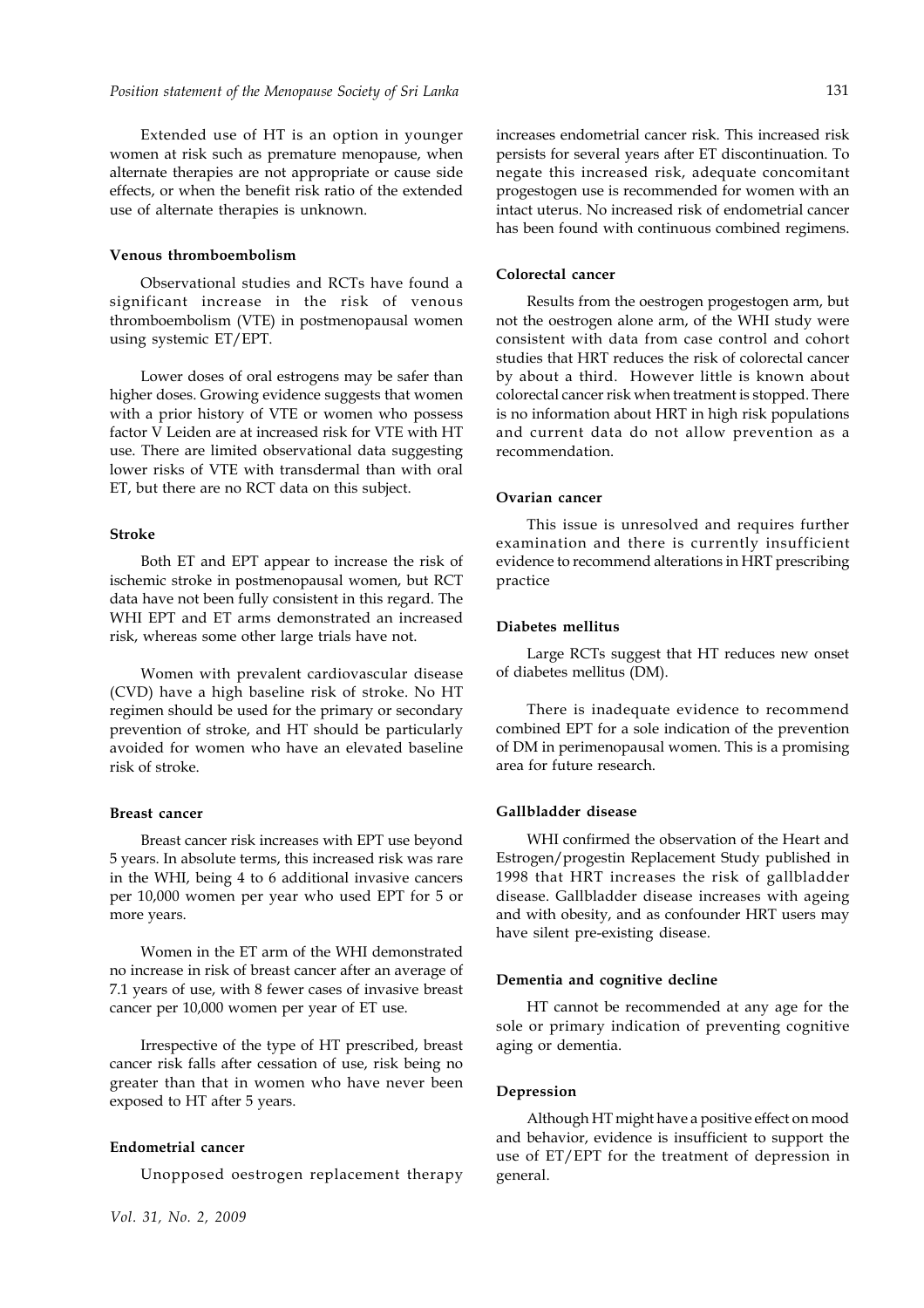## **Premature menopause and premature ovarian failure**

Premature menopause and premature ovarian failure are conditions associated with a lower risk of breast cancer and earlier onset of osteoporosis and CHD, but there are no clear data as to whether ET or EPT will affect morbidity or mortality from these conditions.

The risks attributable to HT use by these young women receiving HT are likely smaller and the benefits potentially greater than those in older women who commence HT at or beyond the typical age of menopause, although no trial data exist.

# **Lower doses**

Lower-than-standard doses of ET and EPT should be considered (i.e., daily doses of 0.3 mg oral conjugated estrogens, 0.25-0.5 mg oral micronized 17A-estradiol, 0.025 mg transdermal 17A-estradiol patch, or the equivalent). However, lower doses have not been tested in long-term trials. Some women may require additional local therapy for persistent vaginal symptoms.

## **Non-oral therapy**

Nonoral routes of administration of ET/EPT may offer advantages and disadvantages, but the long-term risk-benefit ratio has not been demonstrated.

There is some evidence that transdermal 17Aestradiol may be associated with lower risk of deep venous thrombosis than oral estrogen.

## **Long-term therapy in symptomatic women**

The effects of ET/EPT on risk of breast cancer, CHD, stroke, total CVD, and osteoporotic fracture in perimenopausal women with moderate to severe menopause symptoms have not been established in RCTs.

Data from large studies such as the WHI and HERS should not be extrapolated to symptomatic postmenopausal women younger than 60 years of age who initiate HT at that time as these women were not studied in those trials.

The data should also not be extrapolated to women experiencing premature menopause (?40 y) and initiating HT at that time.

## **Symptom recurrence**

Symptoms have an approximate 50% chance of recurring when therapy is discontinued, independent of age and duration of ET/EPT use. The decision to continue HT should be individualized on the basis of severity of symptoms and current risk-benefit ratio considerations, provided the woman in consultation with her healthcare provider believes that continuation of therapy is warranted.

# **Indications for extended use**

Extended use of the lowest effective dose for treatment goals of ET or EPT is acceptable under the following circumstances, provided that the woman is well aware of the potential risks and benefits and that there is clinical supervision:

- For the woman for whom, in her own opinion, the benefits of menopause symptom relief outweigh risks, notably after failing an attempt to stop HT.
- For women who are at high risk of osteoporotic fracture and also have moderate to severe menopause symptoms.
- For further prevention of bone loss in the woman with established reduction in bone mass when alternate therapies are not appropriate for that woman or cause side effects or when the outcomes of the extended use of alternate therapies are unknown.

# **Quality of life**

An improvement in health-related QOL (HQOL) can result with HT through decreased menopausal symptoms and possible elevation of mood that leads to a feeling of well-being.

While some studies have shown improvement in both symptomatic and asymptomatic women, others have not. This lack of effect seen in WHI is hardly surprising, since the study participants were largely asymptomatic. This area is difficult to evaluate because of the different measures used, varying levels of menopausal symptomatology, a large placebo effect and extrinsic factors which may alter women's responses.

# **Summary of the position statement of the Menopause Society of Sri Lanka**

The results from WHI and MWS are not necessarily relevant to younger postmenopausal women taking appropriate doses of different regimens

Giving one HT regimen to women in WHI who had no particular indication to take it resulted in neither harm nor benefit to over 99%.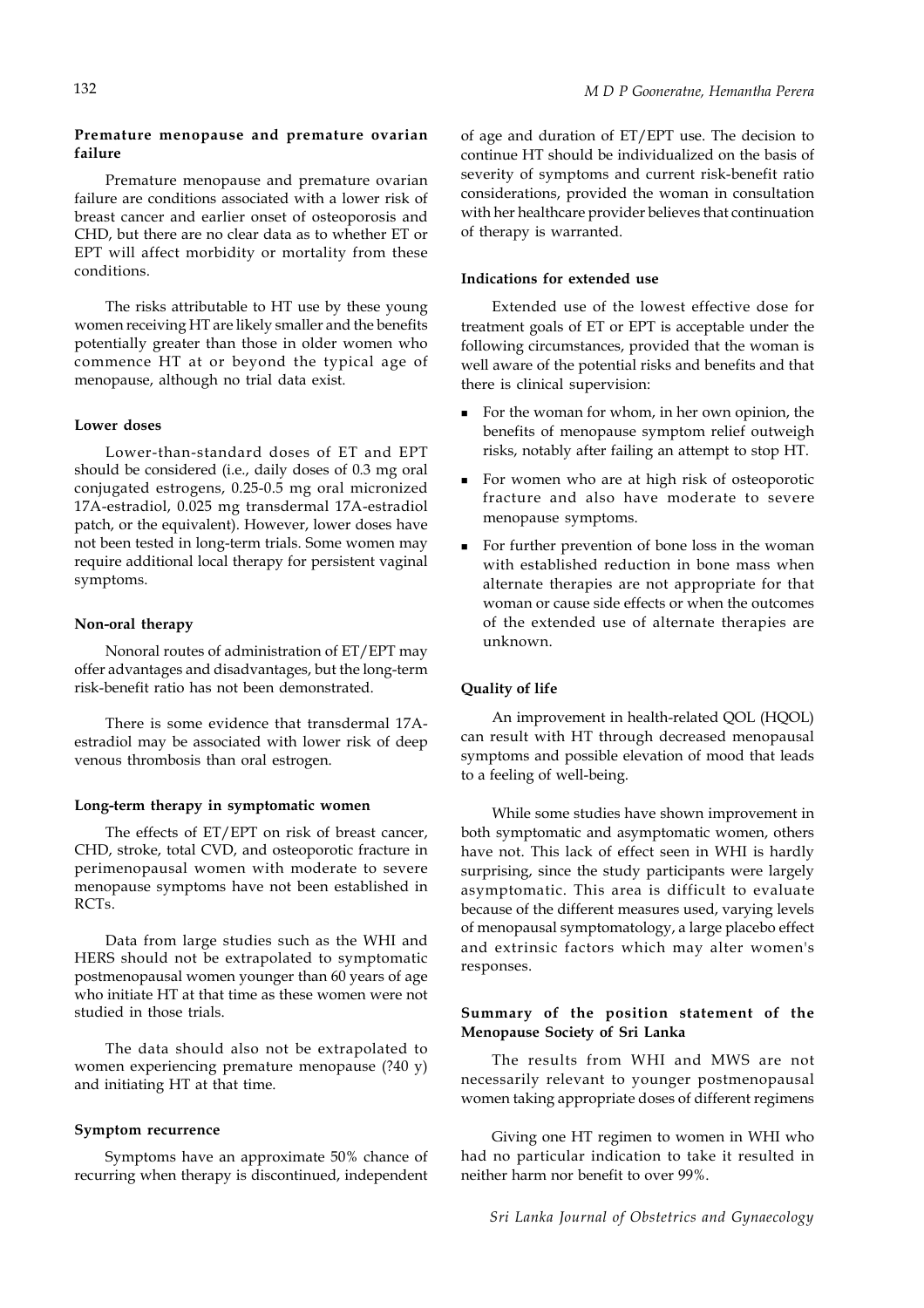The oestrogen alone arm of WHI found a reduced risk of breast cancer and coronary heart disease in women less than 60 years of age.

HT should currently not be prescribed solely for possible prevention of cardiovascular disease and dementia.

The results from recent papers have thus far given no reason to make any change in current clinical practice for the use of HT

## **Summary practice points**

- Most women who request HT do so for symptom relief which is the main indication for HT use in peri and postmenopausal women. Treatment for up to five years does not add significantly to lifetime risk of breast cancer, but significantly decreases bone loss and risk of osteoporotic fractures.
- (ii) Women with a premature menopause should normally be offered HT until the average age of the menopause (52 years)
- (iii) Some women may be susceptible to early thrombotic risk, but when appropriate HRT is given after individual clinical evaluation, the benefits will far outweigh any potential risks and the treatment should be recommended.
- (iv) The merits of long term use need to be assessed for each individual at regular intervals, such as annually
- (v) Women whose uterus is present should be offered appropriate progestogen therapy as oestrogen alone will increase the risk of endometrial cancer

#### **Alternative and complementary therapies**

## **Tibolone**

Tibolone is a synthetic steroid that has oestrogenic, progestogenic and androgenic properties. It is effective in treating menopausal symptoms. It conserves bone mass, and preliminary data have demonstrated a reduction in vertebral fractures. Further fracture data will be forthcoming.

Tibolone shares some of the risks of oestrogen based HRT. The MWS showed an increased risk of breast cancer and endometrial cancer. However, it is probable that the level of risk is overestimated in this study and the actual level is uncertain. Again data from randomised controlled trials are awaited.

#### **Phytoestrogens**

Phytoestrogens are plant substances that have

*Vol. 31, No. 2, 2009*

effects similar to those of estrogens. Preparations vary from enriched foods, such as bread or drinks (e.g. soy milk), to more concentrated tablets.

The most important groups are called isoflavones and lignans.

The major isoflavones are genistein and daidzein. The major lignans are enterolactone and enterodiol.

Isoflavones are found in soybeans, chickpeas, red clover and probably other legumes (beans and peas).

Lignans are found in oil seeds such as flaxseed, and they also are found in cereal bran, whole cereals, vegetables, legumes and fruit.

The role of phytoestrogens has stimulated considerable interest, as people from populations that consume a diet high in isoflavones, such as the Japanese, are claimed to have lower rates of: menopausal vasomotor symptoms; cardiovascular disease; osteoporosis; and breast, colon, endometrial and ovarian cancers.

With regard to menopausal symptoms, the evidence from randomized placebo-controlled trials in Western populations is conflicting for soy and derivatives of red clover. Similarly, debate also surrounds the effects on lipoproteins, endothelial function, blood pressure, cognition, the endometrium and the breast.

It is clear that foods or supplements that contain isoflavones have some physiologic effects. Clinicians may wish to recommend that menopausal women consume whole foods that contain isoflavones, especially for the cardiovascular benefits of these foods; however, a level of caution needs to be observed in making these recommendations.

Further well designed, randomized clinical trials are needed before specific recommendations can be made regarding increased consumption of foods or supplements that contain high amounts of isoflavones and to determine the role and safety of phytoestrogen supplements in perimenopausal and postmenopausal women.

#### **Herbalism**

Herbal remedies need to be used with caution in women with a contraindication to estrogen, as some herbs have estrogenic properties. Herbs used by menopausal women include: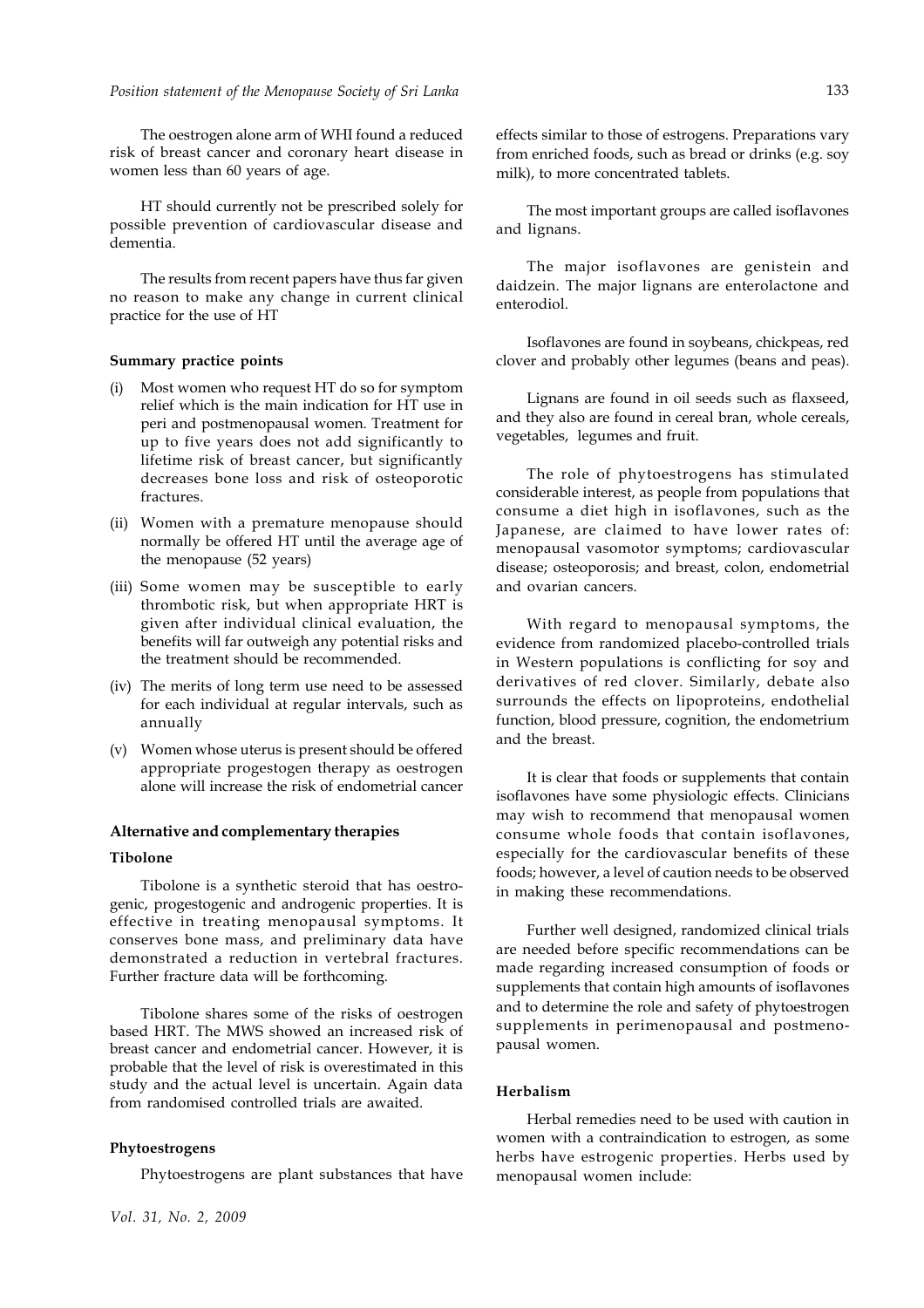- Actaea racemosa (black cohosh)
- Piper methysticum (kava kava)
- Oenothera bienis (evening primrose)
- Angelica sinensis (dong quai)
- Ginkgo biloba (ginkgo)
- Panax ginseng (ginseng)
- Others wild yam cream, St John's wort, Vitex agnus-castus, liquorice root, Valerian root.

Interaction with conventional therapies is a major concern as the consequences are potentially fatal.

The consequences of herb-drug interactions include:

- Bleeding when combined with warfarin or aspirin
- Hypertension, coma and mild serotonin syndrome when combined with serotonin reuptake inhibitors
- Reduced efficacy of antiepileptics.
- Reduces the blood concentrations of cyclosporin, midazolam, tacrolimus, amitriptyline, digoxin, warfarin and theophylline
- There is also concern about interactions with anticancer drugs.

Furthermore, little control over the quality of the products exists, so it is unusual to know what is actually present in individual herbal preparations and dietary supplements.

Severe adverse reactions, including renal and liver failure and cancer, have been reported. Moreover, some preparations contain high levels of heavy metals, such as arsenic, lead and mercury.

Liver toxicity has been reported with black cohosh.

## **Summary practice points**

- (i) Evidence from randomized trials that alternative and complementary therapies improve menopausal symptoms or have the same benefits as hormone replacement therapy is poor.
- (ii) There is concern about interactions with other treatments, as these may have potentially fatal consequences.
- (iii) Some preparations may contain estrogenic compounds and this is a concern for women with hormone-dependent diseases.

## **The role of testosterone therapy in postmenopausal women**

Endogenous testosterone levels have not been clearly linked to sexual function in postmenopausal women. Published evidence from randomized controlled trials, although limited, indicates that exogenous testosterone, both oral and nonoral formulations, has a positive effect on sexual function, primarily desire, arousal, and orgasmic response, in women after spontaneous or surgically induced menopause.

Postmenopausal women with decreased sexual desire associated with personal distress and with no other identifiable cause may be candidates for testosterone therapy.

Testosterone treatment without concomitant estrogen therapy cannot be recommended because of a lack of evidence.

When evaluating a woman for testosterone therapy, recommendations are to rule out causes not related to testosterone levels (eg, physical and psychosocial factors, medications) and to ensure that there is a physiologic cause for reduced testosterone levels (eg, bilateral oophorectomy).

Laboratory testing of testosterone levels should be used only to monitor for supra-physiologic levels before and during therapy, not to diagnose testosterone insufficiency.

Monitoring should also include subjective assessments of sexual response, desire, and satisfaction as well as evaluation for potential adverse effects.

Transdermal patches and topical gels or creams are preferred over oral products because of first-pass hepatic effects documented with oral formulations.

Testosterone products formulated specifically for men have a risk of excessive dosing, although some clinicians use lower doses of these products in women.

Testosterone therapy is contraindicated in women with breast or uterine cancer or in those with cardiovascular or liver disease.

It should be administered at the lowest dose for the shortest time that meets treatment goals.

Counselling regarding the potential risks and benefits should be provided before initiating therapy.

*Sri Lanka Journal of Obstetrics and Gynaecology*